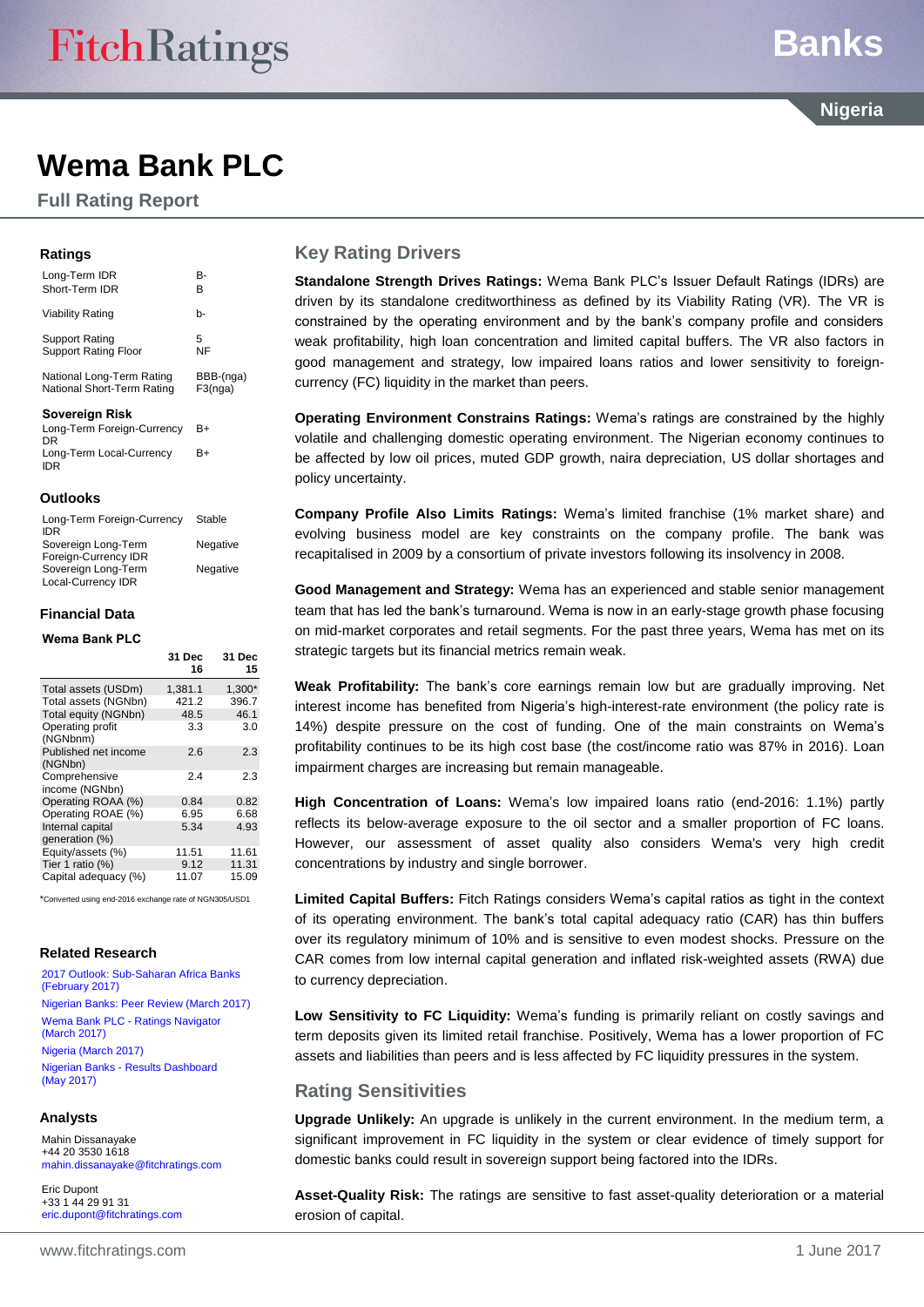#### **Operating Environment**

#### Lower Oil Prices Continues to Pose Severe Challenges

We believe that Nigerian banks will continue to face challenges, albeit at a lower level than in an extremely difficult 2016. Banks faced multiple threats last year from the operating environment, including Nigeria sliding into recession, the economy continuing to suffer from lower oil prices and severe shortages of FC. Consequently, banks struggled with declining operating profitability (excluding translation gains), sluggish credit growth, fast asset-quality deterioration, tight FC liquidity and weakening capitalisation, which put increasing pressure on their credit profiles.

We are slightly more optimistic for 2017. There are some improvements on the macroeconomic front, which should ease pressure on the banks' operating environment. We expect banks to remain profitable despite sluggish loan growth, with net interest income benefiting from high policy rates. Further asset-quality deterioration is likely, albeit at a slower pace. An improvement in FC liquidity depends to a large extent on government policy and external factors. Some of the larger banks could tap the international bond markets in 2017, but debt remains expensive.

#### **Company Profile**

Wema is a full-service bank and is by far the smallest of the Fitch-rated banks in Nigeria, with a 1% market share. The bank was recapitalised in 2009 by a consortium of private investors following its insolvency in 2008. The bank has since been restructured under a new management team and returned to profitability in 2013. It has now entered into a growth phase, targeting mid-sized corporates and the retail sector, and plans to expand nationally. The bank became a regional bank during its restructuring, focusing on the economically important regions of South, South-West, Abuja and Lagos. In 2015, the bank gained a national licence and has since been expanding its network of 135 branches and kiosks.

Wema is listed on the Nigerian stock exchange with several local private-equity investors being its largest shareholders with a combined stake of 78.63%.

#### Franchise and Business Model

Wema has a more limited, mostly regional, franchise than its peers with no discernible competitive advantage. However, its business model has been modernised as part of Wema's restructuring and the bank now operates a universal banking model. Given its size, the bank mainly serves small- and medium-sized domestic corporates across most industry sectors. The bank's retail proposition, which forms 10% of gross loans and 26% of deposits, is expanding, especially with the roll-out of a range of alternative delivery channels. We expect the bank to capture market share but it is unlikely that Wema will become a mid-sized bank soon.

#### **Management and Strategy**

Wema has an experienced and stable senior management team that remain committed to transforming the bank. The team was appointed by Wema's new shareholders following its recapitalisation in 2009. While we believe the senior team are capable, there appears to be a high reliance on several individuals, indicating that the bank lacks depth in mid/more junior management levels.

The bank is in an early-stage growth phase following its wide-ranging reorganisation. The strategy is based on establishing scale, especially in retail banking, by relying on innovation and technology. It is highly likely that the bank will grow via acquisitions to gain market share. Execution of strategic objectives has been satisfactory despite Nigeria's difficult operating environment. Core earnings are strengthening with rapid volume growth but profitability remains poor due to weak operating efficiency. **Related Criteria**

[Global Bank Rating Criteria](https://www.fitchratings.com/site/re/891051)  [\(November](https://www.fitchratings.com/site/re/891051) 2016)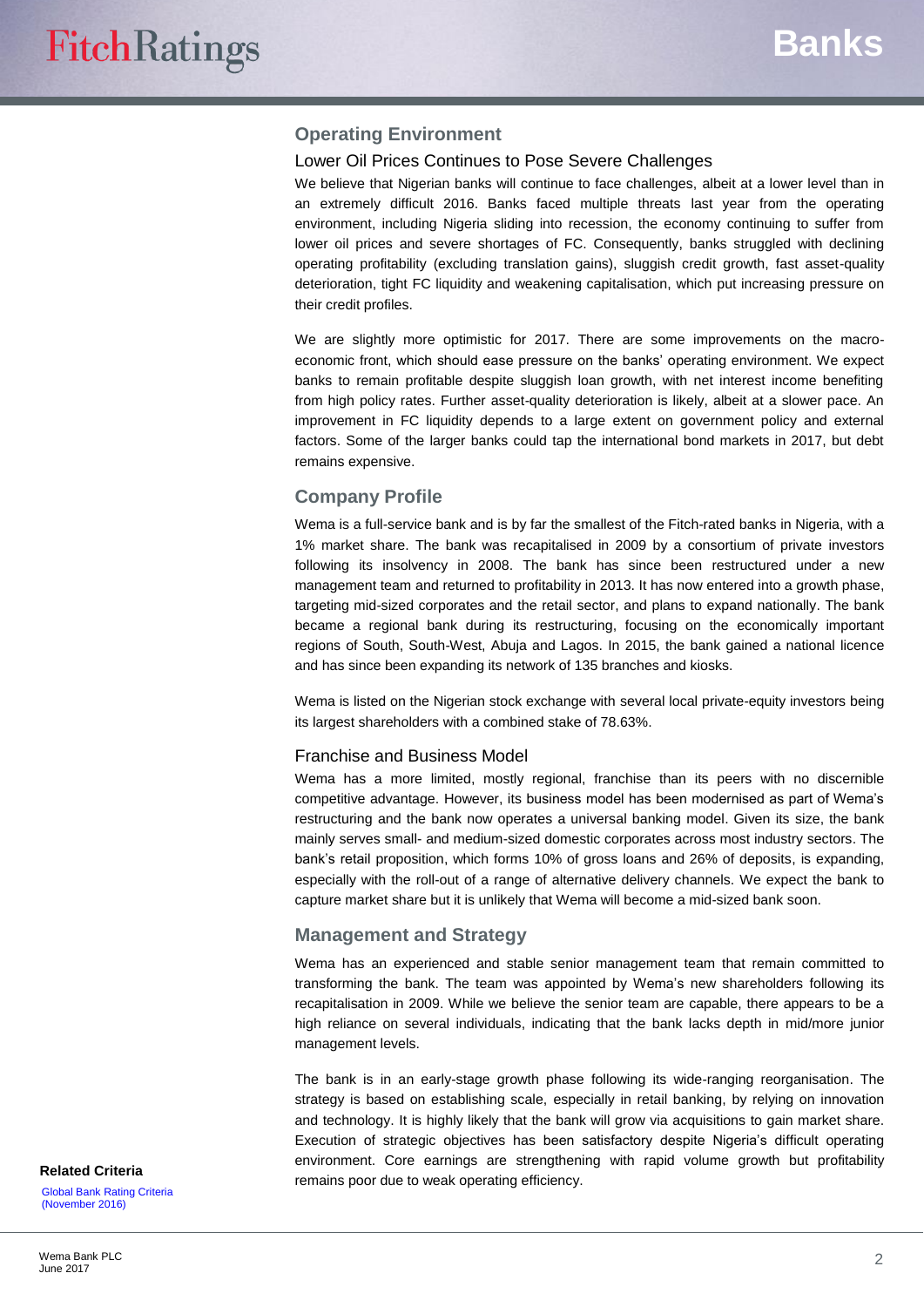Corporate governance risks are high in Nigeria, but the bank appears to have an adequate framework. No significant compliance failings have been reported by the CBN or the Securities and Exchange Commission. Wema's board has 12 members, made up of seven non-executive directors (of whom two are independent) and five executive directors. Related-party lending is relatively low at 5% of gross loans at end-2016.

#### **Risk Appetite**

#### Underwriting Standards and Risk Controls

Wema has a slightly higher risk appetite than peers given its expansion phase. This is mitigated by adequate risk controls and underwriting standards that appear appropriate for the size and complexity of the business. The bank's risk framework was strengthened as part of its restructuring and is broadly in line with the industry. Wema's below-average level of FC loans is a positive factor in our assessment of risk appetite. The bank has large credit concentrations by name and sector, but this is common in Nigeria.

#### Market Risk

Wema's main market risks are interest-rate and FC risks. Interest-rate risk is low. The bank estimates a +/-500bp parallel shift in the yield curve would affect shareholder's funds by less than 1%, due to Wema's ability to reprice its loan book with relative ease if required.

Exposure to FC risk is relatively low given the size of the US dollar loan book (about 7.6% of loans at end-2016). Wema manages currency risk through regulatory limits on net positions (20% limit of shareholder's equity on the banking book as per the CBN's regulation).

#### Growth

We expect Wema's growth in 2017 to be lower than in previous years due to a combination of weak GDP growth and the high-interest-rate environment. Furthermore, management is mindful of Wema's tight capitalisation, which constrains rapid credit expansion. Like other Nigerian banks, Fitch expects Wema to hold a greater share of assets in high-yielding government securities when operating conditions are less certain.

#### **Financial Profile**

Asset Quality



#### **LLR/NPLs**



Source: Fitch, Banks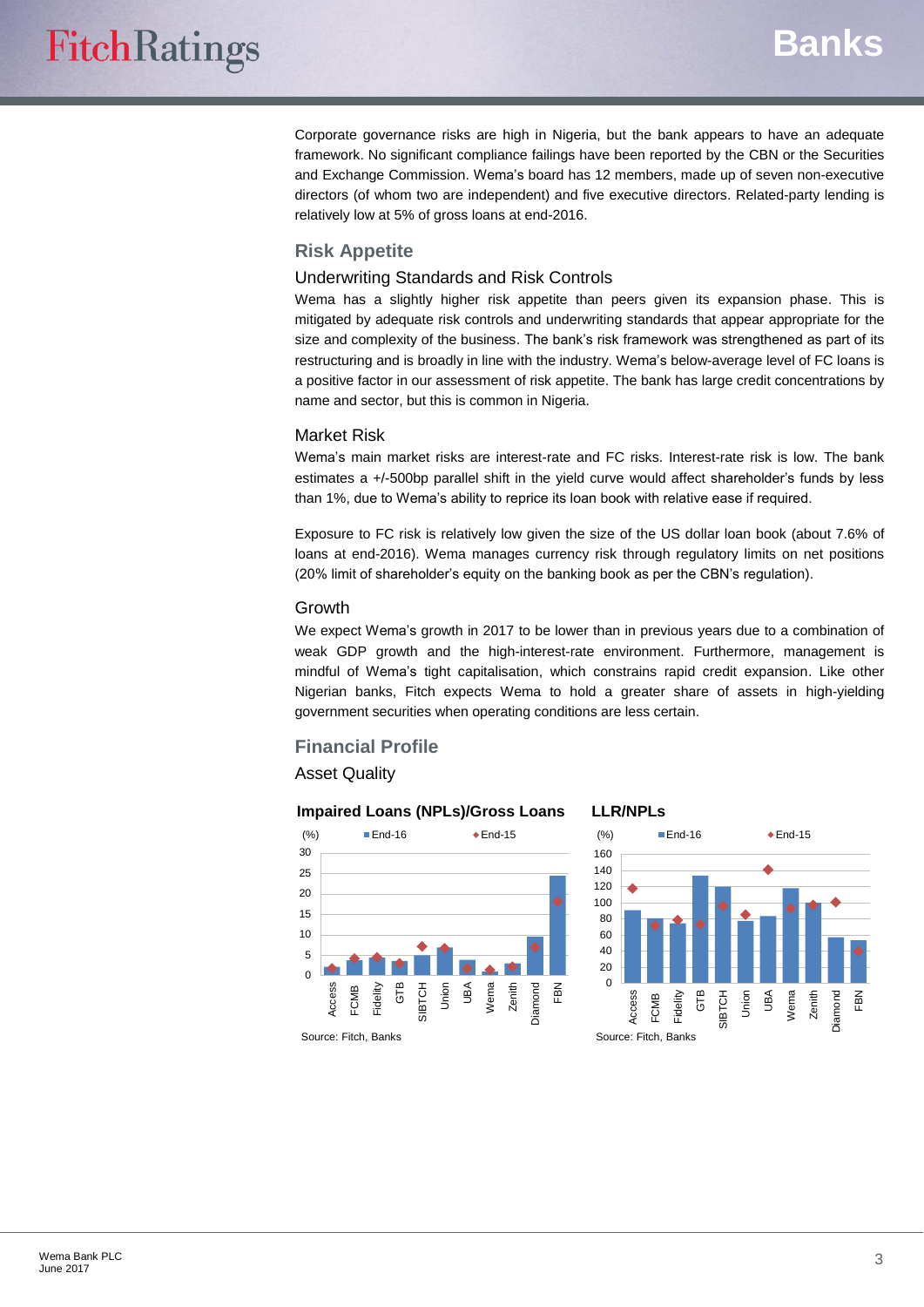#### **Loan-Quality Metrics**

| (%)                                                                           | 2016   | 2015   | 2014   | 2013    |
|-------------------------------------------------------------------------------|--------|--------|--------|---------|
| Growth of gross loans                                                         | 22.2   | 23.5   | 48.3   | 22.6    |
| Impaired loans/gross loans                                                    | 1.05   | 1.4    | 1.0    | 1.7     |
| Reserves for impaired loans/impaired loans                                    | 117.9  | 92.5   | 195.4  | 232.5   |
| Impaired loans less reserves for impaired loans/<br><b>Fitch Core Capital</b> | $-1.7$ | 0.9    | $-7.6$ | $-13.6$ |
| Loan impairment charges/average gross loans                                   | 0.1    | $-0.1$ | $-0.6$ | $-1.7$  |
| Source: Fitch, Wema                                                           |        |        |        |         |

Wema is sensitive to event risk because of high credit concentrations by both sector and borrower. Its largest 20 borrowers represented 34.8% of the total loan book at end-2016 (end-2015: 43%). None of its largest borrowers was impaired or restructured. Wema also has a relatively large concentration to the oil industry at 17.9**%** of gross loans (end-2015: 17.0%). Although this is below the sector average of 30%, we consider it as a risk if any of its largest oil-related borrowers comes under stress given the bank's limited franchise and therefore limited negotiation power. Most of the bank's oil exposure is to the downstream segment.

Given its franchise, the bank is highly exposed to the real economy, particularly to manufacturing, general commerce and trading, which are the sectors most affected by the currency issues in Nigeria. These clients are also operating in niche sub-sectors and down the credit curve.

The bank's impaired loans ratio (1.05% at end-2016) is among the lowest in Nigeria. While this is an IFRS classification, on a 90 days past due basis (which is the prudential requirement), its non-performing loans ratio was 5% at end-2016 (end-2015: 2.7%) and a better reflection of asset quality. Reserve coverage of impaired loans was healthy at 117.9%.

#### Earnings and Profitability



#### **Operating Return on Average Equity (ROAE)**





Source: Fitch, Banks



#### **Cost/Income**

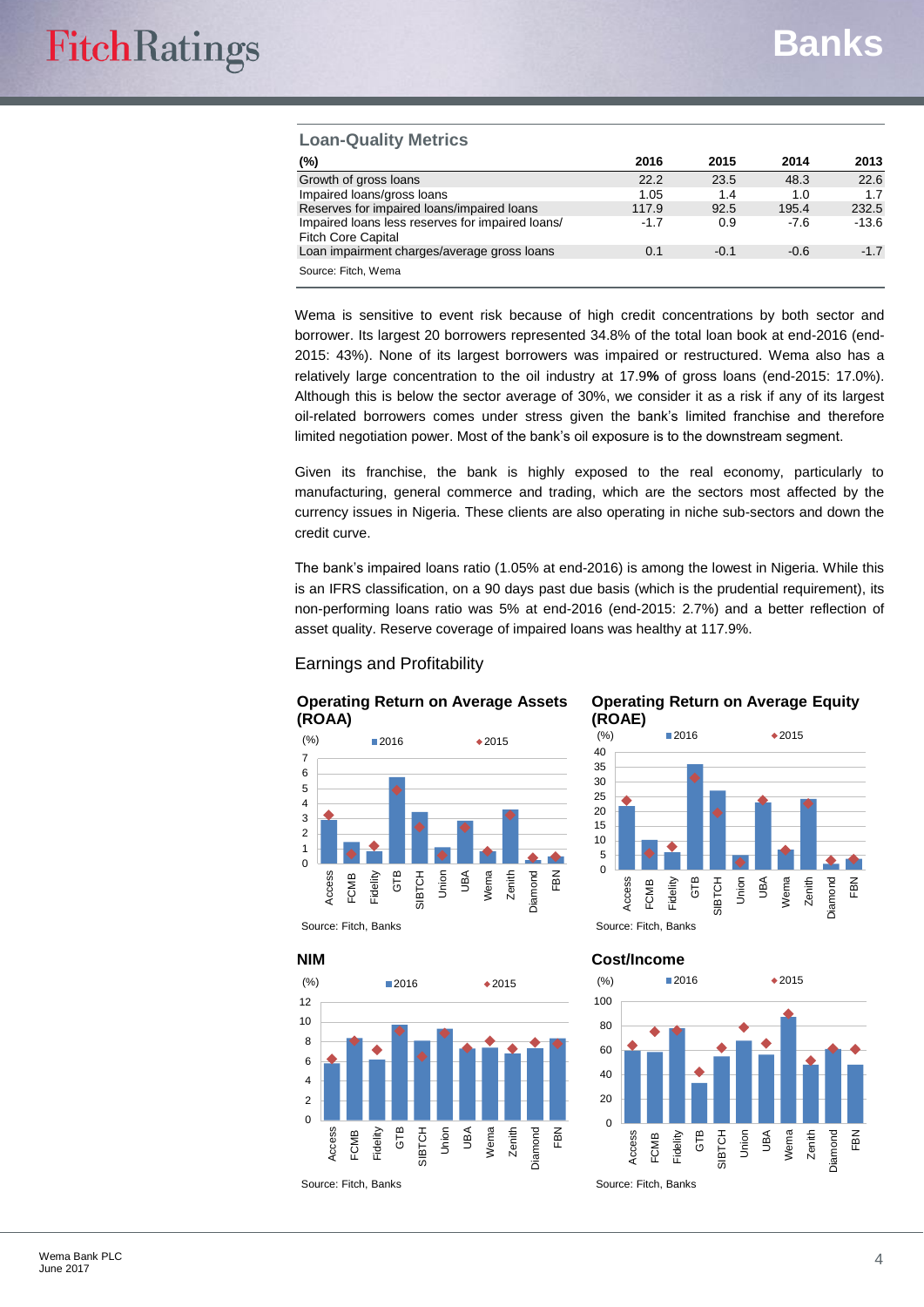#### **Key Performance Metrics**

| (%)                                                                         | 2016 | 2015   | 2014 | 2013     |
|-----------------------------------------------------------------------------|------|--------|------|----------|
| Net interest income/average earning assets                                  | 7.4  | 8.1    | 7.9  | 7.1      |
| Non-interest income/gross revenues                                          | 34.3 | 32.6   | 26.5 | 35.7     |
| Loans and securities impairment charges/<br>pre-impairment operating profit | 11.2 | $-7.4$ | 2.8  | $-215.6$ |
| Cost/income                                                                 | 87.1 | 89.4   | 87.5 | 101.6    |
| Operating profit/average equity                                             | 6.9  | 6.7    | 7.2  | 9.2      |
| Operating profit/average assets                                             | 0.8  | 0.8    | 0.9  | 0.7      |
| Source: Fitch                                                               |      |        |      |          |

Wema continues to struggle with weak earnings and profitability. Operating profitability remains affected by the bank's very high cost base, with a cost/income ratio of 87% in 2016. However, margins are high, reflecting the high-interest-rate environment and Wema's mid-tier customer base. Cost of funding remains high. This is due to tight liquidity in the system and high rates paid on its deposit base. The bank's deposit mix negatively affects its margins as about 66% of its customer deposits are in the form of expensive savings and term deposits.

Non-interest revenue generation continues to be solid (34% of operating income in 2016), driven by healthy transaction fees and trading income. FC revaluation gains (booked on the bank's FC-denominated assets following the naira devaluation) represented 2.1% of operating income – much lower than peers due to Wema's smaller FC book.

Wema continues to carry a very high cost base, which is only partly due to restructuring. More importantly, a high inflation rate and the naira devaluation have inflated the bank's operating expenses. After personal expenses, the largest costs are regulatory-related, including the AMCON levy (0.5% of prior year assets) and the Nigeria Deposit Insurance Corporation premium. While the bank has been trying to streamline costs, including through branch closures, the bank has little flexibility to make savings without damaging its fledgling franchise, in our view.

#### Capitalisation and Leverage

#### **Total Capital Adequacy Ratio (CAR)**



a Wema is subject to only a 10% minimum CAR (15% for most others) Source: Fitch, Banks

#### **Key Capital Metrics**

| (%)                                                         | 2016 | 2015 | 2014 | 2013 |
|-------------------------------------------------------------|------|------|------|------|
| Fitch Core Capital/risk weighted assets                     | 13.7 | 13.5 | 16.0 | 12.7 |
| Tangible common equity/tangible assets                      | 6.5  | 6.2  | 5.4  | 5.6  |
| Regulatory total capital adequacy ratio <sup>a</sup>        | 11.1 | 15.1 | 18.2 | 26.7 |
| Regulatory Tier 1 capital ratio                             | 9.1  | 11.3 | 13.9 | 13.3 |
| Internal capital generation                                 | 5.3  | 4.9  | 5.4  | 4.7  |
| <sup>a</sup> 10% minimum requirement<br>Source: Fitch, Wema |      |      |      |      |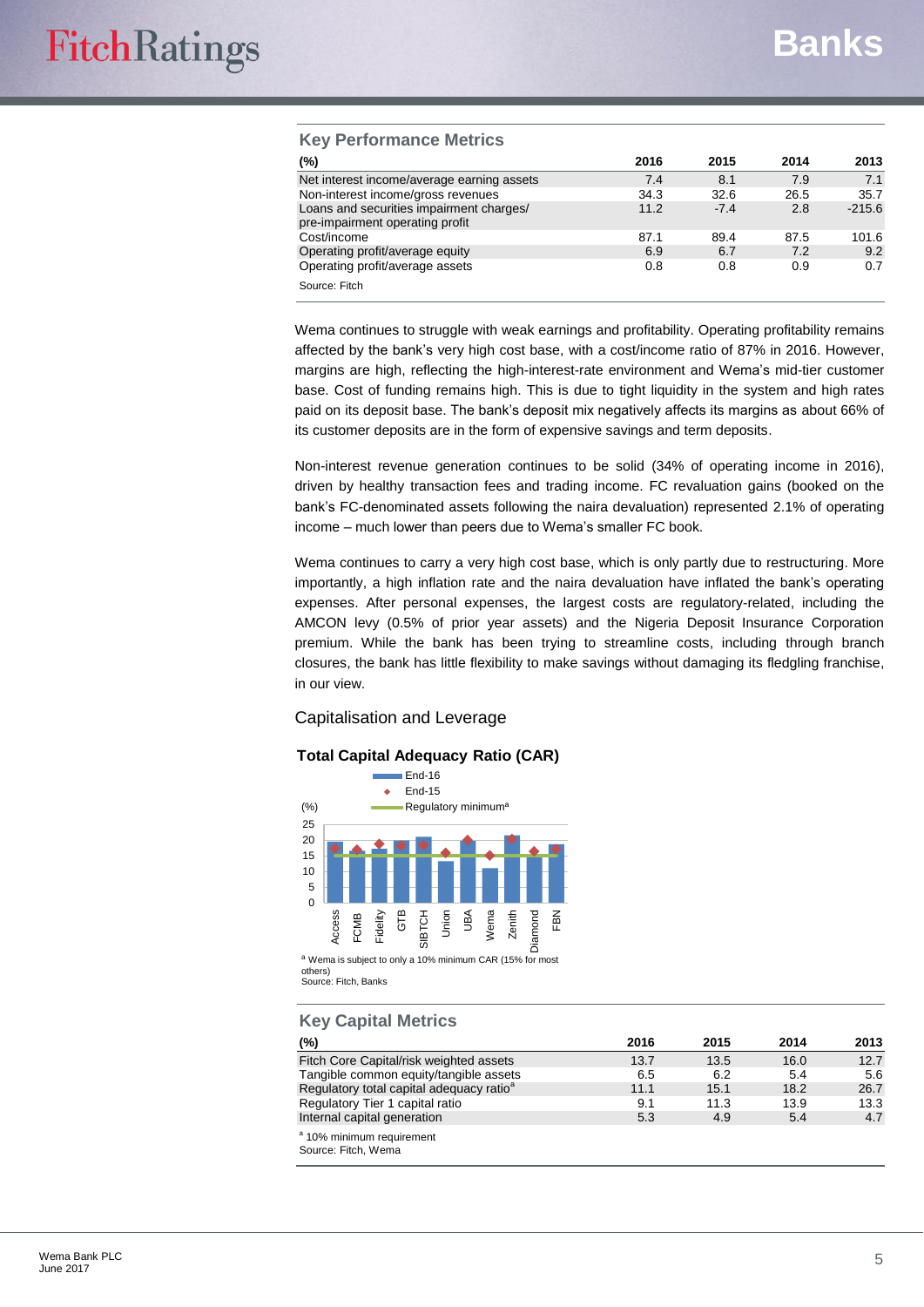### **Banks**

Wema's capital ratios are low in the context of its volatile credit environment, especially as its total CAR is close to its regulatory minimum of 10%. As such, we believe it is sensitive to even modest shocks. The bank's CAR declined in 2016 due to higher RWAs from the translation effect on its FC assets post devaluation. Further pressure came from poor internal capital generation. The bank planned to boost capital through a rights issue but this has not materialised due to the market conditions. However, Wema strengthened its Tier 2 capital in 2016 by issuing seven-year subordinated debt locally.



#### Source: Fitch, Banks

#### **Key Liquidity Metrics**

| (%)                                                        | 2016 | 2015 | 2014 | 2013 |
|------------------------------------------------------------|------|------|------|------|
| Loans/customer deposits                                    | 81.1 | 65.9 | 58.8 | 47.2 |
| Customer deposits/total funding                            | 80.9 | 84.3 | 80.2 | 78.1 |
| Regulatory liquidity ratio <sup>a</sup>                    | 30   | 31   | 32   | 30   |
| <sup>a</sup> 30% minimum requirement<br>Course: Eitch Wame |      |      |      |      |

Source: Fitch, Wema

Wema's funding and liquidity is weaker than peers' because of its limited franchise, which is a common problem among the smaller banks. The bank has a lower proportion of low-cost current accounts (31% of total customer deposits) than its peers and is more reliant on term and savings deposits. Furthermore, about 53% of its deposits come from the less-stable corporate sector, a figure that rises to 68% if SME deposits are included. Deposit growth slowed in 2016 mainly due to macro-conditions. The Fitch-calculated loans/deposits ratio increased as a result, but remains acceptable. Wema has limited buffers over the regulatory liquidity ratio due to limited holdings of liquid assets (mainly government securities).

However, Wema is less exposed to FC liquidity risks than peers owing to its limited FC balance sheet. The bank has no material FC debt (other than interbank obligations) and is not exposed to refinance risk.

#### **Sovereign Support Factors**

Fitch considers the authorities' propensity to support the banking system to be high and there is a record of recent support across the sector.

However, Fitch believes that sovereign support to Nigerian banks cannot be relied on given Nigeria's (B+/Negative) weak ability to provide support, particularly in FC. Although the size of the banking sector is small by international standards at about 30% of GDP, government finances have been weakened by lower oil prices. Therefore, the Support Rating Floors of all Nigerian banks is at 'No Floor' and all Support Ratings (SRs) are at '5'. This reflects our view that senior creditors cannot rely on receiving full and timely extraordinary support from the Nigerian sovereign if any of the banks become non-viable. In the case of Wema, the SR of '5'also reflects its lower perceived systemic importance.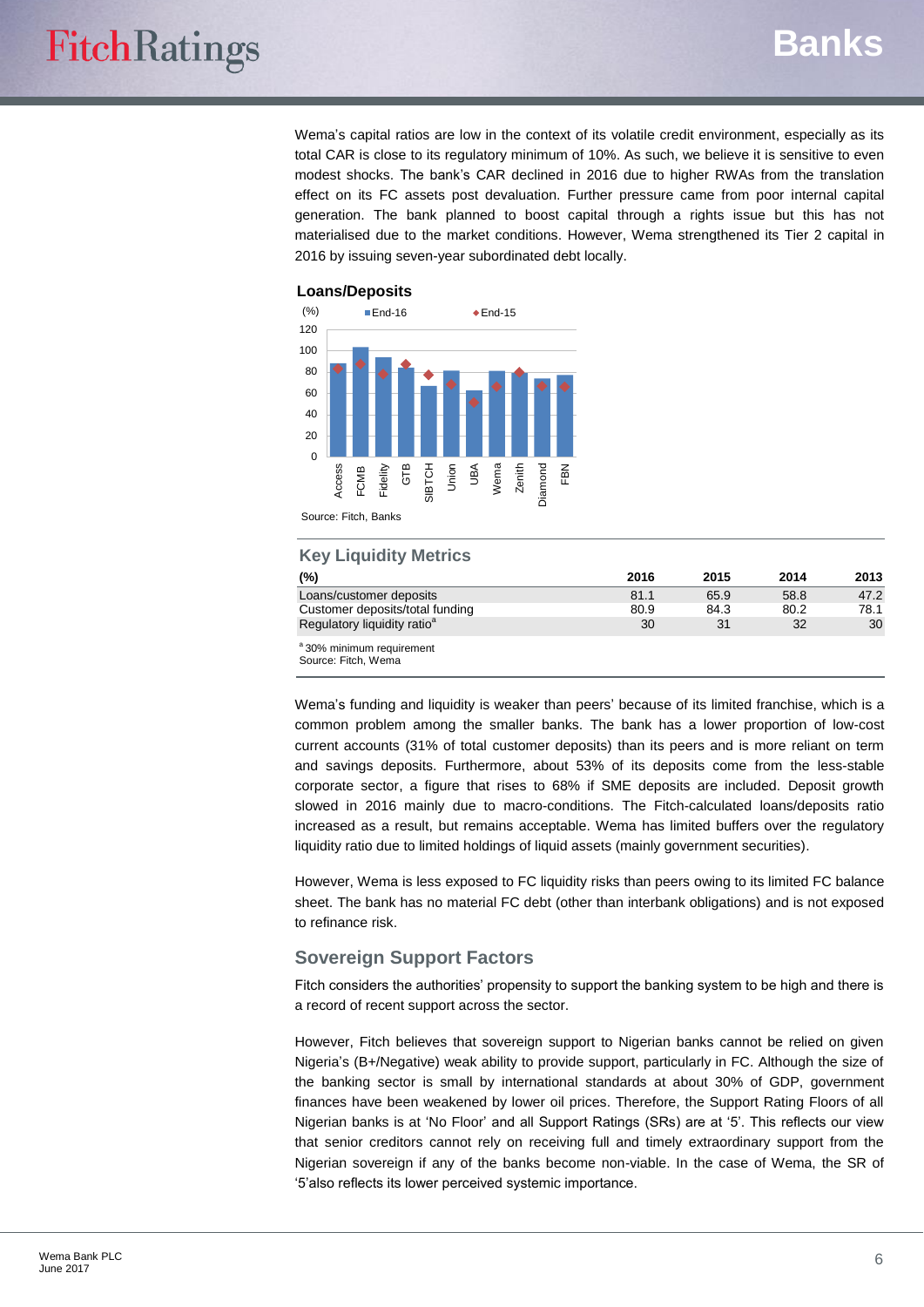# FitchRatings

## **Banks**

#### **Wema Bank PLC Income Statement**

| <b>HIGAING AREA HIGH</b>                                           |                                 | 31 Dec 2016                  |                       | 31 Dec 2015           |                          | 31 Dec 2014                  |                          | 31 Dec 2013                  |                       |
|--------------------------------------------------------------------|---------------------------------|------------------------------|-----------------------|-----------------------|--------------------------|------------------------------|--------------------------|------------------------------|-----------------------|
|                                                                    | Year End                        | Year End                     | As % of               | Year End              | As % of                  | Year End                     | As % of                  | Year End                     | As % of               |
|                                                                    | <b>USDm</b>                     | <b>NGNbn</b>                 | <b>Earning Assets</b> | <b>NGNbn</b>          | <b>Earning Assets</b>    | <b>NGNbn</b>                 | <b>Earning Assets</b>    | <b>NGNbn</b>                 | <b>Earning Assets</b> |
|                                                                    | Audited -<br><b>Unqualified</b> | <b>Audited - Unqualified</b> |                       | Audited - Unqualified |                          | <b>Audited - Unqualified</b> |                          | <b>Audited - Unqualified</b> |                       |
| 1. Interest Income on Loans                                        |                                 |                              |                       |                       |                          |                              |                          |                              |                       |
| 2. Other Interest Income                                           | 126.9<br>18.9                   | 38.7<br>5.8                  | 12.55<br>1.87         | 30.3<br>6.8           | 11.61<br>2.62            | 21.6<br>13.8                 | 9.85<br>6.29             | 16.5<br>12.0                 | 7.07<br>5.14          |
| 3. Dividend Income                                                 | 0.1                             | 0.0                          | 0.01                  | 0.1                   | 0.02                     | 0.0                          | 0.01                     | 0.1                          | 0.04                  |
| 4. Gross Interest and Dividend Income                              | 145.8                           | 44.5                         | 14.42                 | 37.2                  | 14.25                    | 35.5                         | 16.15                    | 28.6                         | 12.25                 |
| 5. Interest Expense on Customer Deposits                           | 70.1                            | 21.4                         | 6.94                  | 15.1                  | 5.80                     | 11.8                         | 5.37                     | 10.7                         | 4.57                  |
| 6. Other Interest Expense                                          | 14.4                            | 4.4                          | 1.42                  | 4.3                   | 1.64                     | 5.1                          | 2.32                     | 5.3                          | 2.28                  |
| 7. Total Interest Expense                                          | 84.5                            | 25.8                         | 8.36                  | 19.4                  | 7.44                     | 16.9                         | 7.69                     | 16.0                         | 6.85                  |
| 8. Net Interest Income                                             | 61.3                            | 18.7                         | 6.07                  | 17.8                  | 6.81                     | 18.6                         | 8.46                     | 12.6                         | 5.40                  |
| 9. Net Gains (Losses) on Trading and Derivatives                   | 7.0                             | 2.1                          | 0.69                  | 1.8                   | 0.68                     | 0.9                          | 0.39                     | 0.5                          | 0.21                  |
| 10. Net Gains (Losses) on Other Securities                         | n.a.                            | n.a.                         |                       | n.a.                  | $\overline{\phantom{a}}$ | n.a.                         |                          | n.a.                         |                       |
| 11. Net Gains (Losses) on Assets at FV through Income Statement    | n.a.                            | n.a.                         | $\ddot{\phantom{1}}$  | n.a.                  | ٠.                       | n.a.                         | ٠.                       | n.a.                         | $\sim$                |
| 12. Net Insurance Income                                           | 0.2                             | 0.1                          | 0.02                  | 0.1                   | 0.04                     | 0.0                          | 0.00                     | n.a.                         |                       |
| 13. Net Fees and Commissions                                       | 20.3                            | 6.2                          | 2.01                  | 5.6                   | 2.15                     | 5.2                          | 2.38                     | 5.1                          | 2.20                  |
| 14. Other Operating Income                                         | 4.6                             | 1.4                          | 0.45                  | 1.1                   | 0.43                     | 0.6                          | 0.28                     | 1.4                          | 0.60                  |
| 15. Total Non-Interest Operating Income                            | 32.0                            | 9.8                          | 3.17                  | 8.6                   | 3.30                     | 6.7                          | 3.05                     | 7.0                          | 3.00                  |
| 16. Personnel Expenses                                             | 34.2                            | 10.4                         | 3.38                  | 9.9                   | 3.80                     | 10.1                         | 4.59                     | 9.1                          | 3.88                  |
| 17. Other Operating Expenses                                       | 47.1                            | 14.4                         | 4.66                  | 13.7                  | 5.24                     | 12.0                         | 5.47                     | 10.9                         | 4.65                  |
| 18. Total Non-Interest Expenses                                    | 81.3                            | 24.8                         | 8.04                  | 23.6                  | 9.04                     | 22.1                         | 10.06                    | 19.9                         | 8.53                  |
| 19. Equity-accounted Profit/ Loss - Operating                      | n.a.                            | n.a.                         |                       | n.a.                  | $\sim$                   | n.a.                         | $\overline{\phantom{a}}$ | 0.9                          | 0.40                  |
| 20. Pre-Impairment Operating Profit                                | 12.1                            | 3.7                          | 1.19                  | 2.8                   | 1.07                     | 3.2                          | 1.44                     | 0.6                          | 0.26                  |
| 21. Loan Impairment Charge                                         | 0.7                             | 0.2                          | 0.07                  | (0.2)                 | (0.08)                   | (0.7)                        | (0.30)                   | (1.6)                        | (0.66)                |
| 22. Securities and Other Credit Impairment Charges                 | 0.6                             | 0.2                          | 0.06                  | n.a.                  | $\overline{\phantom{a}}$ | 0.7                          | 0.34                     | 0.2                          | 0.10                  |
| 23. Operating Profit                                               | 10.7                            | 3.3                          | 1.06                  | 3.0                   | 1.15                     | 3.1                          | 1.40                     | 1.9                          | 0.83                  |
| 24. Equity-accounted Profit/ Loss - Non-operating                  | n.a.                            | n.a.                         | ÷                     | n.a.                  | $\overline{\phantom{a}}$ | n.a.                         | ٠                        | n.a.                         |                       |
| 25. Non-recurring Income                                           | 0.0                             | 0.0                          | 0.00                  | 0.0                   | 0.00                     | 0.0                          | 0.01                     | 0.0                          | 0.00                  |
| 26. Non-recurring Expense                                          | 0.0                             | 0.0                          | 0.00                  | 0.0                   | 0.00                     | 0.0                          | 0.00                     | n.a.                         | $\sim$                |
| 27. Change in Fair Value of Own Debt                               | n.a.                            | n.a.                         |                       | n.a.                  | ٠.                       | n.a.                         | ×                        | n.a.                         |                       |
| 28. Other Non-operating Income and Expenses                        | n.a.                            | n.a.                         | $\sim$                | n.a.                  | $\sim$                   | n.a.                         | $\sim$                   | n.a.                         |                       |
| 29. Pre-tax Profit                                                 | 10.7                            | 3.3                          | 1.06                  | 3.0                   | 1.15                     | 3.1                          | 1.41                     | 1.9                          | 0.83                  |
| 30. Tax expense                                                    | 2.2                             | 0.7                          | 0.22                  | 0.7                   | 0.28                     | 0.7                          | 0.33                     | n.a.                         |                       |
| 31. Profit/Loss from Discontinued Operations                       | n.a.                            | n.a.                         |                       | n.a.                  |                          | n.a.                         | ٠                        | n.a.                         |                       |
| 32. Net Income                                                     | 8.5                             | 2.6                          | 0.84                  | 2.3                   | 0.87                     | 2.4                          | 1.08                     | 1.9                          | 0.83                  |
| 33. Change in Value of AFS Investments                             | 0.0                             | 0.0                          | 0.00                  | (0.0)                 | (0.01)                   | 0.0                          | 0.00                     | 0.1                          | 0.05                  |
| 34. Revaluation of Fixed Assets                                    | n.a.                            | n.a.                         |                       | n.a.                  |                          | n.a.                         |                          | n.a.                         |                       |
| 35. Currency Translation Differences                               | n.a.                            | n.a.                         |                       | n.a.                  |                          | n.a.                         |                          | n.a.                         |                       |
| 36. Remaining OCI Gains/(losses)                                   | (0.5)                           | (0.2)                        | (0.05)                | 0.1                   | 0.02                     | n.a.                         | ٠                        | (0.0)                        | (0.01)                |
| 37. Fitch Comprehensive Income                                     | 8.0                             | 2.4                          | 0.79                  | 2.3                   | 0.88                     | 2.4                          | 1.08                     | 2.1                          | 0.88                  |
| 38. Memo: Profit Allocation to Non-controlling Interests           | n.a.                            | n.a.                         | ÷                     | n.a.                  | ÷                        | n.a.                         | ×.                       | n.a.                         |                       |
| 39. Memo: Net Income after Allocation to Non-controlling Interests | 8.5                             | 2.6                          | 0.84                  | 2.3                   | 0.87                     | 2.4                          | 1.08                     | 1.9                          | 0.83                  |
| 40. Memo: Common Dividends Relating to the Period                  | n.a.                            | n.a.                         |                       | n.a.                  |                          | n.a.                         |                          | n.a.                         |                       |
| 41. Memo: Preferred Dividends Related to the Period                | n.a.                            | n.a.                         |                       | n.a.                  |                          | n.a.                         |                          | n.a.                         |                       |
| Exchange rate                                                      |                                 | $USD1 = NGN305$              |                       | $USD1 = NGN197$       |                          | $USD1 = NGN169.68$           |                          | $USD1 = NGN157.257$          |                       |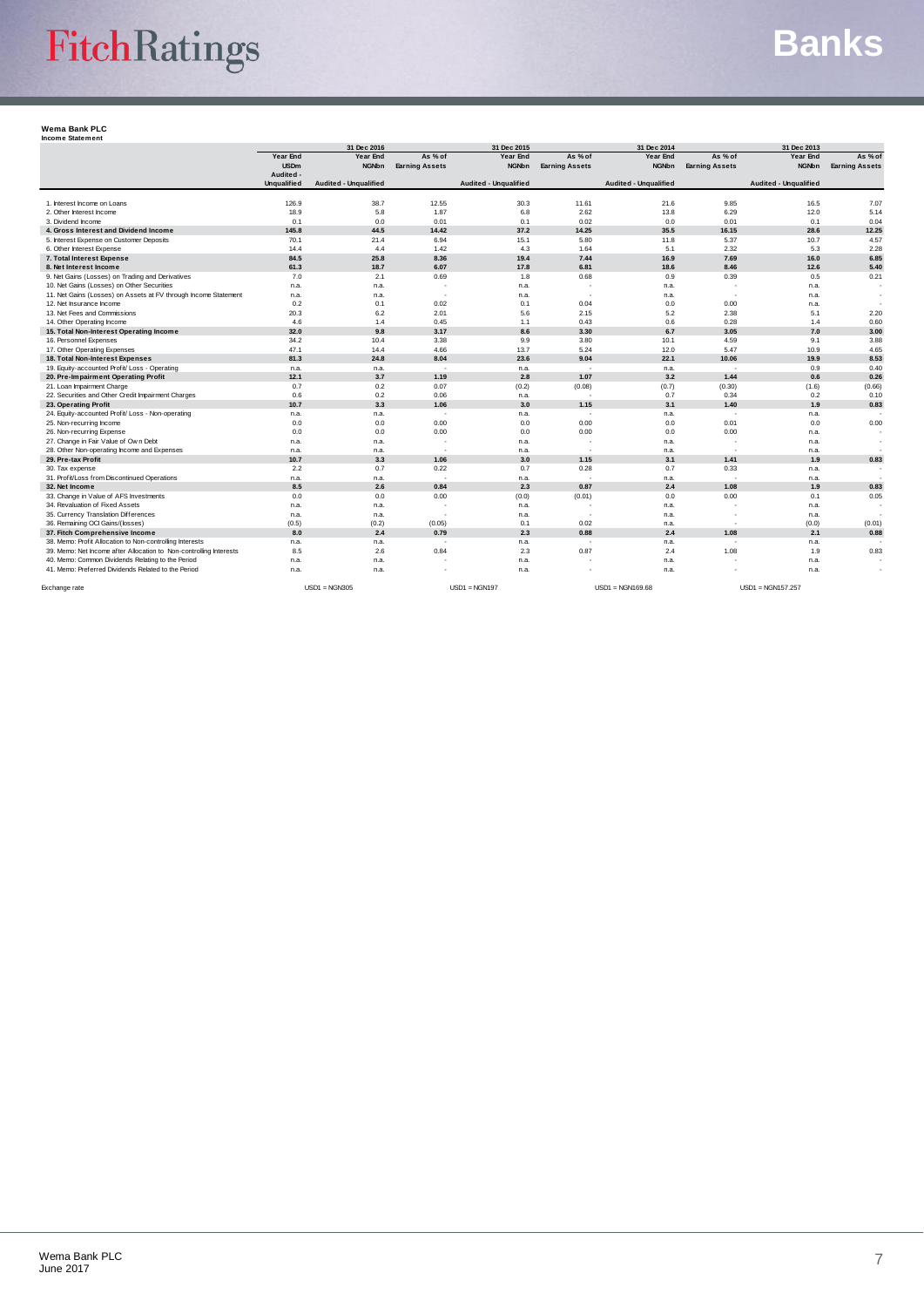#### **Wema Bank PLC Balance Sheet**

|                                                                                                                        | 31 Dec 2016             |                          |                                  | 31 Dec 2015              |                                                      | 31 Dec 2014              |                          |                          |                          |
|------------------------------------------------------------------------------------------------------------------------|-------------------------|--------------------------|----------------------------------|--------------------------|------------------------------------------------------|--------------------------|--------------------------|--------------------------|--------------------------|
|                                                                                                                        | Year End<br><b>USDm</b> | Year End<br><b>NGNbn</b> | As % of<br><b>Assets</b>         | Year End<br><b>NGNbn</b> | As % of<br><b>Assets</b>                             | Year End<br><b>NGNbn</b> | As % of<br><b>Assets</b> | Year End<br><b>NGNbn</b> | As % of<br><b>Assets</b> |
| Assets                                                                                                                 |                         |                          |                                  |                          |                                                      |                          |                          |                          |                          |
| A. Loans                                                                                                               |                         |                          |                                  |                          |                                                      |                          |                          |                          |                          |
| 1. Residential Mortgage Loans<br>2. Other Mortgage Loans                                                               | n.a.<br>1.3             | n.a.<br>0.4              | $\overline{\phantom{a}}$<br>0.09 | n.a.<br>0.4              | $\sim$<br>0.11                                       | n.a.<br>0.4              | 0.10                     | n.a.<br>0.0              | 0.00                     |
| 3. Other Consumer/ Retail Loans                                                                                        | 21.0                    | 6.4                      | 1.52                             | 12.6                     | 3.17                                                 | 13.6                     | 3.56                     | 9.2                      | 2.78                     |
| 4. Corporate & Commercial Loans                                                                                        | 731.3                   | 223.0                    | 52.95                            | 175.0                    | 44.11                                                | 138.3                    | 36.15                    | 93.5                     | 28.26                    |
| 5. Other Loans                                                                                                         | n.a.                    | n.a.                     |                                  | n.a.                     |                                                      | n.a.                     |                          | n.a.                     |                          |
| 6. Less: Reserves for Impaired Loans<br>7. Net Loans                                                                   | 9.3<br>744.3            | 2.8<br>227.0             | 0.67<br>53.89                    | 2.4<br>185.6             | 0.61<br>46.78                                        | 3.0<br>149.3             | 0.78<br>39.02            | 4.1<br>98.6              | 1.23<br>29.81            |
| 8. Gross Loans                                                                                                         | 753.6                   | 229.8                    | 54.57                            | 188.0                    | 47.39                                                | 152.3                    | 39.81                    | 102.7                    | 31.04                    |
| 9. Memo: Impaired Loans included above                                                                                 | 7.9                     | 2.4                      | 0.57                             | 2.6                      | 0.66                                                 | 1.5                      | 0.40                     | 1.8                      | 0.53                     |
| 10. Memo: Loans at Fair Value included above<br><b>B. Other Earning Assets</b>                                         | n.a.                    | n.a.                     |                                  | n.a.                     |                                                      | n.a.                     |                          | n.a.                     |                          |
| 1. Loans and Advances to Banks                                                                                         | 17.3                    | 5.3                      | 1.25                             | 17.4                     | 4.38                                                 | 0.0                      | 0.00                     | 0.0                      | 0.00                     |
| 2. Reverse Repos and Cash Collateral                                                                                   | n.a.                    | n.a.                     |                                  | n.a.                     |                                                      | n.a.                     |                          | n.a.                     |                          |
| 3. Trading Securities and at FV through Income                                                                         | 0.8                     | 0.2                      | 0.06                             | 4.7                      | 1.18                                                 | 2.1                      | 0.55                     | n.a.                     |                          |
| 4. Derivatives<br>5. Available for Sale Securities                                                                     | n.a.<br>10.4            | n.a.<br>3.2              | 0.75                             | n.a.<br>7.6              | 1.92                                                 | n.a.<br>1.6              | 0.42                     | 0.1<br>7.2               | 0.04<br>2.17             |
| 6. Held to Maturity Securities                                                                                         | 237.0                   | 72.3                     | 17.16                            | 45.2                     | 11.40                                                | 63.3                     | 16.54                    | 124.2                    | 37.54                    |
| 7. Equity Investments in Associates                                                                                    | n.a.                    | n.a.                     |                                  | n.a.                     |                                                      | n.a.                     |                          | 3.0                      | 0.90                     |
| 8. Other Securities                                                                                                    | n.a.                    | n.a.                     | ÷.                               | n.a.                     | ÷,                                                   | n.a.                     |                          | n.a.                     |                          |
| 9. Total Securities                                                                                                    | 248.2                   | 75.7                     | 17.97                            | 57.6                     | 14.51                                                | 67.0                     | 17.51                    | 134.5                    | 40.65                    |
| 10. Memo: Government Securities included Above<br>11. Memo: Total Securities Pledged                                   | 199.6<br>53.8           | 60.9<br>16.4             | 14.45<br>3.90                    | 42.4<br>16.5             | 10.69<br>4.15                                        | 43.2<br>25.8             | 11.30<br>6.74            | 101.6<br>21.8            | 30.70<br>6.60            |
| 12. Investments in Property                                                                                            | 1.2                     | 0.4                      | 0.09                             | 0.4                      | 0.10                                                 | 0.4                      | 0.11                     | 0.6                      | 0.18                     |
| 13. Insurance Assets                                                                                                   | n.a.                    | n.a.                     |                                  | n.a.                     |                                                      | n.a.                     |                          | n.a.                     |                          |
| 14. Other Earning Assets                                                                                               | 0.0                     | 0.0                      | 0.00                             | 0.0                      | 0.00                                                 | 3.0                      | 0.77                     | n.a.                     |                          |
| 15. Total Earning Assets<br>C. Non-Earning Assets                                                                      | 1,010.9                 | 308.3                    | 73.20                            | 260.9                    | 65.77                                                | 219.6                    | 57.42                    | 233.7                    | 70.64                    |
| 1. Cash and Due From Banks                                                                                             | 231.2                   | 70.5                     | 16.74                            | 92.6                     | 23.33                                                | 122.2                    | 31.95                    | 57.0                     | 17.22                    |
| 2. Memo: Mandatory Reserves included above                                                                             | 157.9                   | 48.2                     | 11.43                            | 53.4                     | 13.46                                                | 70.1                     | 18.31                    | 25.7                     | 7.76                     |
| 3. Foreclosed Real Estate                                                                                              | n.a.                    | n.a.                     |                                  | n.a.                     |                                                      | n.a.                     |                          | n.a.                     |                          |
| 4. Fixed Assets                                                                                                        | 54.5                    | 16.6                     | 3.94                             | 16.0                     | 4.02                                                 | 14.0                     | 3.67                     | 12.5                     | 3.77                     |
| 5. Goodwill<br>6. Other Intangibles                                                                                    | n.a.<br>1.3             | n.a.<br>0.4              | 0.09                             | n.a.<br>0.5              | 0.12                                                 | n.a.<br>1.0              | 0.26                     | n.a.<br>0.9              | 0.28                     |
| 7. Current Tax Assets                                                                                                  | n.a.                    | n.a.                     |                                  | n.a.                     |                                                      | n.a.                     |                          | n.a.                     |                          |
| 8. Deferred Tax Assets                                                                                                 | 72.7                    | 22.2                     | 5.26                             | 22.6                     | 5.69                                                 | 23.0                     | 6.00                     | 23.4                     | 7.06                     |
| 9. Discontinued Operations                                                                                             | n.a.                    | n.a.                     |                                  | n.a.                     |                                                      | n.a.                     |                          | n.a.                     |                          |
| 10. Other Assets<br>11. Total Assets                                                                                   | 10.5<br>1,381.1         | 3.2<br>421.2             | 0.76<br>100.00                   | 4.2<br>396.7             | 1.06<br>100.00                                       | 2.7<br>382.6             | 0.70<br>100.00           | 3.4<br>330.9             | 1.03<br>100.00           |
| <b>Liabilities and Equity</b>                                                                                          |                         |                          |                                  |                          |                                                      |                          |                          |                          |                          |
| D. Interest-Bearing Liabilities                                                                                        |                         |                          |                                  |                          |                                                      |                          |                          |                          |                          |
| 1. Customer Deposits - Current                                                                                         | 314.4                   | 95.9                     | 22.76                            | 88.1                     | 22.21                                                | 112.9                    | 29.51                    | 97.4                     | 29.45                    |
| 2. Customer Deposits - Savings                                                                                         | 148.8<br>465.7          | 45.4                     | 10.78                            | 35.6                     | 8.97                                                 | 32.1                     | 8.39<br>29.79            | 33.4<br>86.9             | 10.10<br>26.25           |
| 3. Customer Deposits - Term<br>4. Total Customer Deposits                                                              | 928.9                   | 142.0<br>283.3           | 33.72<br>67.26                   | 161.3<br>285.0           | 40.65<br>71.83                                       | 114.0<br>259.0           | 67.69                    | 217.7                    | 65.81                    |
| 5. Deposits from Banks                                                                                                 | 122.7                   | 37.4                     | 8.89                             | 0.0                      | 0.00                                                 | 3.2                      | 0.85                     | 3.4                      | 1.03                     |
| 6. Repos and Cash Collateral                                                                                           | n.a.                    | n.a.                     |                                  | n.a.                     |                                                      | n.a.                     |                          | n.a.                     |                          |
| 7. Commercial Paper and Short-term Borrow ings                                                                         | 21.1                    | 6.4                      | 1.52                             | 0.6                      | 0.16                                                 | 2.5                      | 0.65                     | n.a.                     |                          |
| 8. Total Money Market and Short-term Funding<br>9. Senior Unsecured Debt (original maturity > 1 year)                  | 1,072.7<br>53.9         | 327.2<br>16.4            | 77.68<br>3.90                    | 285.6<br>8.1             | 71.99<br>2.05                                        | 264.7<br>n.a.            | 69.18                    | 221.1<br>n.a.            | 66.83                    |
| 10. Subordinated Borrow ing                                                                                            | 21.1                    | 6.4                      | 1.52                             | 25.0                     | 6.30                                                 | 50.1                     | 13.09                    | 50.1                     | 15.13                    |
| 11. Covered Bonds                                                                                                      | n.a.                    | n.a.                     | ä,                               | n.a.                     |                                                      | n.a.                     |                          | n.a.                     |                          |
| 12. Other Long-term Funding                                                                                            | n.a.                    | n.a.                     |                                  | 19.2                     | 4.83                                                 | 8.3                      | 2.17                     | 7.5                      | 2.27                     |
| 13. Total LT Funding (original maturity > 1 year)<br>14. Derivatives                                                   | 75.0<br>n.a.            | 22.9<br>n.a.             | 5.43<br>٠                        | 52.3<br>0.0              | 13.18<br>0.00                                        | 58.4<br>0.4              | 15.26<br>0.11            | 57.6<br>n.a.             | 17.40                    |
| 15. Trading Liabilities                                                                                                | n.a.                    | n.a.                     | $\sim$                           | n.a.                     |                                                      | n.a.                     |                          | n.a.                     |                          |
| 16. Total Funding                                                                                                      | 1,147.7                 | 350.0                    | 83.10                            | 337.9                    | 85.17                                                | 323.5                    | 84.55                    | 278.7                    | 84.24                    |
| E. Non-Interest Bearing Liabilities                                                                                    |                         |                          |                                  |                          |                                                      |                          |                          |                          |                          |
| 1. Fair Value Portion of Debt<br>2. Credit impairment reserves                                                         | n.a.<br>n.a.            | n.a.<br>n.a.             | ٠<br>$\sim$                      | n.a.<br>n.a.             | $\sim$<br>$\overline{\phantom{a}}$                   | n.a.<br>n.a.             | $\sim$<br>$\sim$         | n.a.<br>n.a.             |                          |
| 3. Reserves for Pensions and Other                                                                                     | 0.1                     | 0.0                      | 0.00                             | 0.2                      | 0.04                                                 | 0.5                      | 0.13                     | 0.4                      | 0.12                     |
| 4. Current Tax Liabilities                                                                                             | 1.1                     | 0.3                      | 0.08                             | 0.4                      | 0.10                                                 | 0.3                      | 0.09                     | 0.4                      | 0.12                     |
| 5. Deferred Tax Liabilities                                                                                            | n.a.                    | n.a.                     |                                  | n.a.                     |                                                      | n.a.                     |                          | n.a.                     |                          |
| 6. Other Deferred Liabilities                                                                                          | n.a.                    | n.a.                     | ×                                | n.a.                     |                                                      | n.a.                     |                          | n.a.                     |                          |
| 7. Discontinued Operations<br>8. Insurance Liabilities                                                                 | n.a.<br>n.a.            | n.a.<br>n.a.             |                                  | n.a.<br>n.a.             |                                                      | n.a.<br>n.a.             |                          | n.a.<br>n.a.             |                          |
| 9. Other Liabilities                                                                                                   | 73.1                    | 22.3                     | 5.30                             | 12.2                     | 3.08                                                 | 14.5                     | 3.78                     | 10.0                     | 3.01                     |
| 10. Total Liabilities                                                                                                  | 1,222.0                 | 372.7                    | 88.49                            | 350.7                    | 88.39                                                | 338.8                    | 88.56                    | 289.5                    | 87.49                    |
| F. Hybrid Capital                                                                                                      |                         |                          |                                  |                          |                                                      |                          |                          |                          |                          |
| 1. Pref. Shares and Hybrid Capital accounted for as Debt<br>2. Pref. Shares and Hybrid Capital accounted for as Equity | n.a.<br>n.a.            | n.a.<br>n.a.             | $\overline{\phantom{a}}$<br>÷    | n.a.<br>n.a.             | $\overline{\phantom{a}}$<br>$\overline{\phantom{a}}$ | n.a.<br>n.a.             | $\overline{\phantom{a}}$ | n.a.<br>n.a.             |                          |
| G. Equity                                                                                                              |                         |                          |                                  |                          |                                                      |                          |                          |                          |                          |
| 1. Common Equity                                                                                                       | 158.3                   | 48.3                     | 11.47                            | 45.9                     | 11.56                                                | 42.8                     | 11.17                    | 41.2                     | 12.44                    |
| 2. Non-controlling Interest                                                                                            | n.a.                    | n.a.                     |                                  | n.a.                     |                                                      | n.a.                     |                          | n.a.                     |                          |
| 3. Securities Revaluation Reserves<br>4. Foreign Exchange Revaluation Reserves                                         | 0.7<br>n.a.             | 0.2<br>n.a.              | 0.05                             | 0.2<br>n.a.              | 0.05                                                 | 0.2<br>n.a.              | 0.06                     | 0.2<br>n.a.              | 0.07                     |
| 5. Fixed Asset Revaluations and Other Accumulated OCI                                                                  | n.a.                    | n.a.                     |                                  | n.a.                     | $\sim$                                               | 0.8                      | 0.21                     | n.a.                     |                          |
| 6. Total Equity                                                                                                        | 159.0                   | 48.5                     | 11.51                            | 46.1                     | 11.61                                                | 43.8                     | 11.44                    | 41.4                     | 12.51                    |
| 7. Total Liabilities and Equity                                                                                        | 1,381.1                 | 421.2                    | 100.00                           | 396.7                    | 100.00                                               | 382.6                    | 100.00                   | 330.9                    | 100.00                   |
| 8. Memo: Fitch Core Capital                                                                                            | 85.0                    | 25.9                     | 6.16                             | 23.0                     | 5.80                                                 | 19.4                     | 5.07                     | 17.1                     | 5.17                     |
| Exchange rate                                                                                                          |                         | $USD1 = NGN305$          |                                  | $USD1 = NGN197$          |                                                      | $USD1 = NGN169.68$       |                          | $USD1 = NGN157.257$      |                          |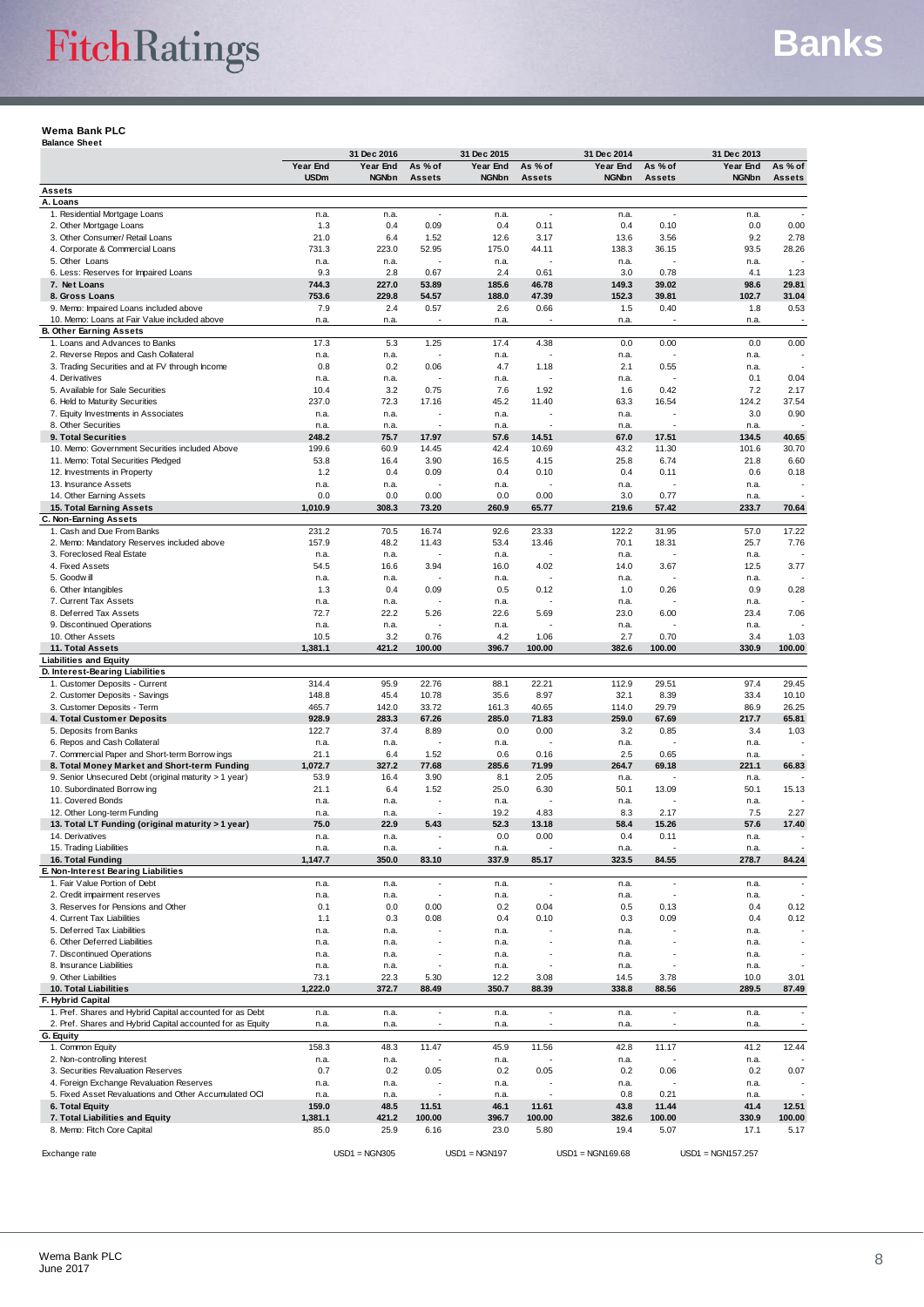#### **Wema Bank PLC**

**Summary Analytics**

|                                                                           | 31 Dec 2016 | 31 Dec 2015 | 31 Dec 2014 | 31 Dec 2013 |
|---------------------------------------------------------------------------|-------------|-------------|-------------|-------------|
|                                                                           | Year End    | Year End    | Year End    | Year End    |
|                                                                           |             |             |             |             |
| A. Interest Ratios                                                        |             |             |             |             |
| 1. Interest Income on Loans/ Average Gross Loans                          | 20.65       | 19.86       | 18.07       | 18.34       |
| 2. Interest Expense on Customer Deposits/ Average Customer Deposits       | 8.24        | 6.21        | 5.20        | 5.59        |
| 3. Interest Income/ Average Earning Assets                                | 17.55       | 16.85       | 15.22       | 16.13       |
| 4. Interest Expense/ Average Interest-bearing Liabilities                 | 8.06        | 6.48        | 5.82        | 6.36        |
| 5. Net Interest Income/ Average Earning Assets                            | 7.38        | 8.05        | 7.97        | 7.10        |
| 6. Net Int. Inc Less Loan Impairment Charges/ Av. Earning Assets          | 7.29        | 8.15        | 8.25        | 7.98        |
| 7. Net Interest Inc Less Preferred Stock Dividend/ Average Earning Assets | 7.38        | 8.05        | 7.97        | 7.10        |
| <b>B. Other Operating Profitability Ratios</b>                            |             |             |             |             |
| 1. Non-Interest Income/ Gross Revenues                                    | 34.31       | 32.62       | 26.48       | 35.74       |
| 2. Non-Interest Expense/ Gross Revenues                                   | 87.06       | 89.44       | 87.49       | 101.59      |
| 3. Non-Interest Expense/ Average Assets                                   | 6.34        | 6.49        | 6.33        | 6.97        |
| 4. Pre-impairment Op. Profit/ Average Equity                              | 7.82        | 6.22        | 7.40        | 2.90        |
| 5. Pre-impairment Op. Profit/ Average Total Assets                        | 0.94        | 0.77        | 0.91        | 0.22        |
| 6. Loans and securities impairment charges/ Pre-impairment Op. Profit     | 11.18       | (7.43)      | 2.78        | (215.56)    |
| 7. Operating Profit/ Average Equity                                       | 6.95        | 6.68        | 7.19        | 9.16        |
| 8. Operating Profit/ Average Total Assets                                 | 0.84        | 0.82        | 0.88        | 0.68        |
| 9. Operating Profit / Risk Weighted Assets                                | 1.72        | 1.75        | 2.54        | 1.45        |
| <b>C. Other Profitability Ratios</b>                                      |             |             |             |             |
| 1. Net Income/ Average Total Equity                                       | 5.50        | 5.07        | 5.56        | 9.16        |
| 2. Net Income/ Average Total Assets                                       | 0.66        | 0.63        | 0.68        | 0.68        |
| 3. Fitch Comprehensive Income/ Average Total Equity                       | 5.18        | 5.12        | 5.56        | 9.65        |
| 4. Fitch Comprehensive Income/ Average Total Assets                       | 0.62        | 0.63        | 0.68        | 0.72        |
| 5. Taxes/ Pre-tax Profit                                                  | 20.88       | 24.01       | 23.34       | n.a.        |
| 6. Net Income/ Risk Weighted Assets                                       | 1.37        | 1.33        | 1.96        | 1.45        |
| D. Capitalization                                                         |             |             |             |             |
| 1. FCC/FCC-Adjusted Risk Weighted Assets                                  | 13.66       | 13.47       | 16.03       | 12.74       |
| 2. Tangible Common Equity/ Tangible Assets                                | 6.50        | 6.16        | 5.42        | 5.58        |
| 3. Tier 1 Regulatory Capital Ratio                                        | 9.12        | 11.31       | 13.96       | 13.33       |
| 4. Total Regulatory Capital Ratio                                         | 11.07       | 15.09       | 18.22       | 26.66       |
| 5. Common Equity Tier 1 Capital Ratio                                     | n.a.        | n.a.        | n.a.        | n.a.        |
| 6. Equity/ Total Assets                                                   | 11.51       | 11.61       | 11.44       | 12.51       |
| 7. Cash Dividends Paid & Declared/Net Income                              | n.a.        | n.a.        | n.a.        | n.a.        |
| 8. Internal Capital Generation                                            | 5.34        | 4.93        | 5.42        | 4.70        |
| E. Loan Quality                                                           |             |             |             |             |
| 1. Grow th of Total Assets                                                | 6.17        | 3.71        | 15.62       | 34.66       |
| 2. Grow th of Gross Loans                                                 | 22.24       | 23.46       | 48.28       | 22.64       |
| 3. Impaired Loans/ Gross Loans                                            | 1.05        | 1.39        | 1.01        | 1.71        |
| 4. Reserves for Impaired Loans/ Gross Loans                               | 1.23        | 1.29        | 1.97        | 3.97        |
| 5. Reserves for Impaired Loans/ Impaired Loans                            | 117.90      | 92.52       | 195.44      | 232.57      |
| 6. Impaired loans less Reserves for Impaired Loans/ Fitch Core Capital    | (1.66)      | 0.85        | (7.55)      | (13.58)     |
| 7. Impaired Loans less Reserves for Impaired Loans/ Equity                | (0.89)      | 0.43        | (3.34)      | (5.61)      |
| 8. Loan Impairment Charges/ Average Gross Loans                           | 0.12        | (0.14)      | (0.55)      | (1.72)      |
| 9. Net Charge-offs/ Average Gross Loans                                   | n.a.        | 0.04        | n.a.        | 1.60        |
| 10. Impaired Loans + Foreclosed Assets/ Gross Loans + Foreclosed Assets   | 1.05        | 1.39        | 1.01        | 1.71        |
| F. Funding and Liquidity                                                  |             |             |             |             |
| 1. Loans/ Customer Deposits                                               | 81.12       | 65.98       | 58.81       | 47.17       |
| 2. Interbank Assets/ Interbank Liabilities                                | 14.07       | n.a.        | 0.00        | 0.00        |
| 3. Customer Deposits/ Total Funding (excluding derivatives)               | 80.94       | 84.33       | 80.16       | 78.12       |
| 4. Liquidity Coverage Ratio                                               | n.a.        | n.a.        | n.a.        | n.a.        |
| 5. Net Stable Funding Ratio                                               | n.a.        | n.a.        | n.a.        | n.a.        |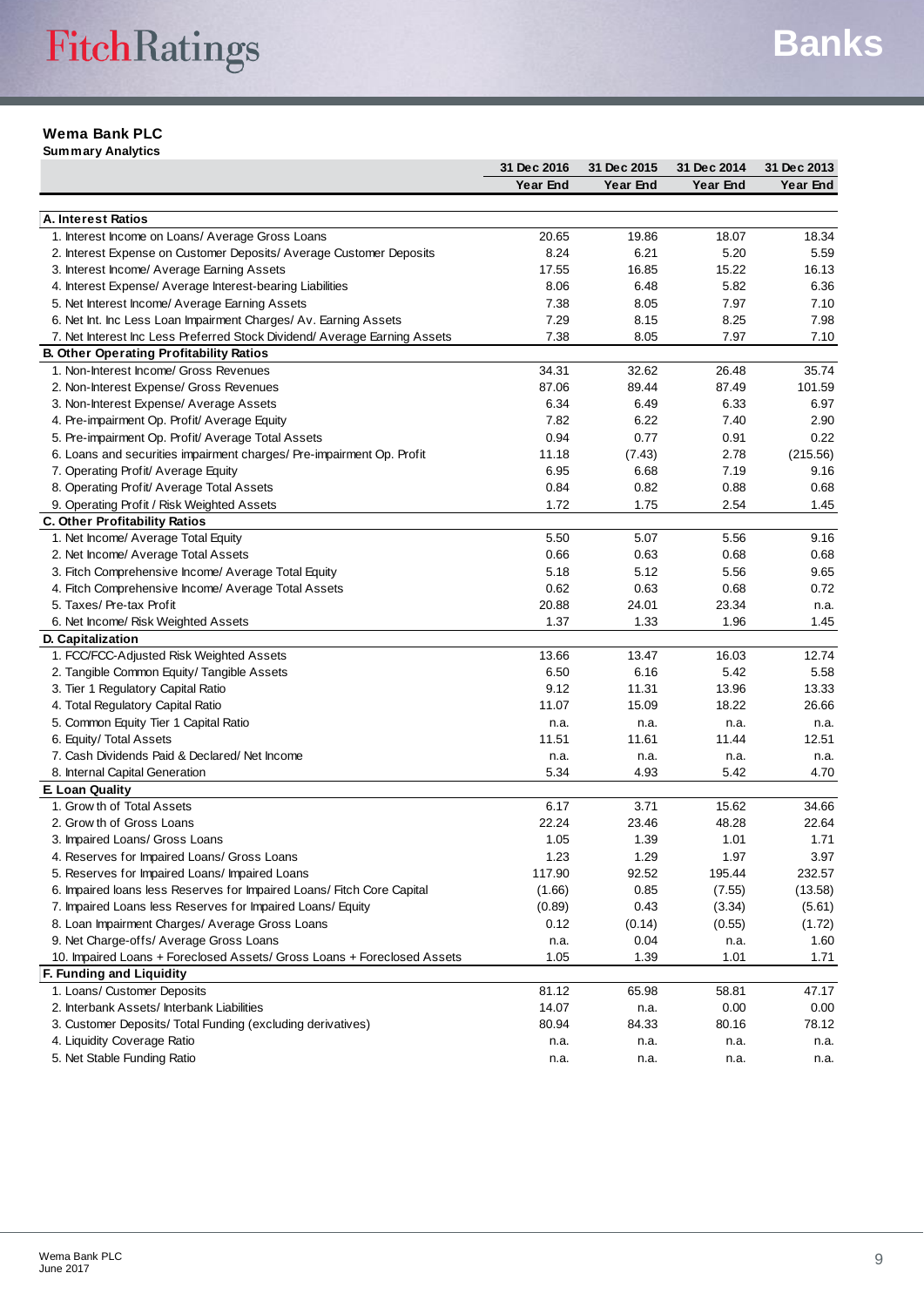# FitchRatings

#### **Wema Bank PLC Reference Data**

|                                                                                                             |                | 31 Dec 2016     |               | 31 Dec 2015     |                | 31 Dec 2014        |                | 31 Dec 2013         |                |
|-------------------------------------------------------------------------------------------------------------|----------------|-----------------|---------------|-----------------|----------------|--------------------|----------------|---------------------|----------------|
|                                                                                                             | Year End       | Year End        | As % of       | Year End        | As % of        | Year End           | As % of        | Year End            | As % of        |
|                                                                                                             | <b>USDm</b>    | <b>NGNbn</b>    | <b>Assets</b> | NGNbn           | <b>Assets</b>  | <b>NGNbn</b>       | <b>Assets</b>  | <b>NGNbn</b>        | <b>Assets</b>  |
| A. Off-Balance Sheet Items                                                                                  |                |                 |               |                 |                |                    |                |                     |                |
| 1. Managed Securitized Assets Reported Off-Balance Sheet                                                    | n.a.           | n.a.            | ٠             | n.a.            |                | n.a.               |                | n.a.                |                |
| 2. Other off-balance sheet exposure to securitizations                                                      | n.a.           | n.a.            | J,            | n.a.            |                | n.a.               |                | n.a.                |                |
| 3. Guarantees<br>4. Acceptances and documentary credits reported off-balance sheet                          | 73.5<br>n.a.   | 22.4<br>n.a.    | 5.32          | 8.8<br>n.a.     | 2.22           | 12.0<br>n.a.       | 3.14           | 8.2<br>n.a.         | 2.49           |
| 5. Committed Credit Lines                                                                                   | n.a.           | n.a.            | ٠             | n.a.            |                | n.a.               |                | n.a.                |                |
| 7. Other Off-Balance Sheet items                                                                            | n.a.           | n.a.            |               | n.a.            |                | 9.1                | 2.37           | 0.0                 | 0.00           |
| 8. Total Assets under Management                                                                            | n.a.           | n.a.            |               | n.a.            |                | n.a.               |                | n.a.                |                |
| <b>B. Average Balance Sheet</b><br>Average Loans                                                            |                | 187.4           | 44.50         |                 |                |                    |                |                     |                |
| Average Earning Assets                                                                                      | 614.5<br>830.7 | 253.4           | 60.15         | 152.5<br>220.7  | 38.43<br>55.63 | 119.7<br>233.1     | 31.30<br>60.94 | 90.1<br>177.5       | 27.24<br>53.66 |
| Average Assets                                                                                              | 1,281.6        | 390.9           | 92.80         | 363.6           | 91.64          | 349.1              | 91.26          | 286.0               | 86.45          |
| Average Managed Securitized Assets (OBS)                                                                    | n.a.           | n.a.            |               | n.a.            |                | n.a.               |                | n.a.                |                |
| Average Interest-Bearing Liabilities                                                                        | 1,048.4        | 319.8           | 75.91         | 299.7           | 75.54          | 290.2              | 75.84          | 251.8               | 76.10          |
| Average Common equity                                                                                       | 153.8          | 46.9            | 11.14         | 44.1            | 11.11          | 42.3               | 11.06          | 21.1                | 6.39           |
| Average Equity                                                                                              | 154.4          | 47.1            | 11.18         | 44.8            | 11.29          | 42.7               | 11.16          | 21.3                | 6.42           |
| Average Customer Deposits<br><b>C. Maturities</b>                                                           | 850.9          | 259.5           | 61.61         | 243.4           | 61.36          | 226.8              | 59.28          | 191.0               | 57.72          |
| <b>Asset Maturities:</b>                                                                                    |                |                 |               |                 |                |                    |                |                     |                |
| Loans & Advances < 3 months                                                                                 | 231.4          | 70.6            | 16.75         | 16.5            | 4.16           | 27.3               | 7.14           | 7.0                 | 2.11           |
| Loans & Advances 3 - 12 Months                                                                              | 225.6          | 68.8            | 16.34         | 28.4            | 7.16           | 43.0               | 11.25          | 25.8                | 7.79           |
| Loans and Advances 1 - 5 Years                                                                              | 232.9          | 71.0            | 16.86         | 100.7           | 25.38          | 69.4               | 18.14          | 55.5                | 16.79          |
| Loans & Advances $>$ 5 years                                                                                | 54.4           | 16.6            | 3.94          | 42.4            | 10.69          | 9.5                | 2.49           | 10.3                | 3.12           |
| Debt Securities < 3 Months                                                                                  | n.a.           | n.a.            |               | n.a.            |                | n.a.               |                | n.a.                | ٠              |
| Debt Securities 3 - 12 Months                                                                               | n.a.           | n.a.            |               | n.a.            |                | n.a.               |                | n.a.                |                |
| Debt Securities 1 - 5 Years                                                                                 | n.a.           | n.a.            |               | n.a.            |                | n.a.               |                | n.a.                |                |
| Debt Securities > 5 Years                                                                                   | n.a.           | n.a.            |               | n.a.            |                | n.a.               |                | n.a.                | ٠              |
|                                                                                                             |                |                 |               |                 |                |                    |                |                     |                |
| Loans & Advances to Banks < 3 Months                                                                        | n.a.           | n.a.            |               | n.a.            |                | n.a.               |                | n.a.                | ٠              |
| Loans & Advances to Banks 3 - 12 Months<br>Loans & Advances to Banks 1 - 5 Years                            | n.a.<br>n.a.   | n.a.<br>n.a.    |               | n.a.<br>n.a.    |                | n.a.<br>n.a.       |                | n.a.<br>n.a.        |                |
| Loans & Advances to Banks > 5 Years                                                                         | n.a.           | n.a.            |               | n.a.            |                | n.a.               |                | n.a.                | ٠              |
| Liability Maturities:                                                                                       |                |                 |               |                 |                |                    |                |                     |                |
| Retail Deposits < 3 months                                                                                  | 561.0          | 171.1           | 40.62         | 170.7           | 43.02          | 148.1              | 38.71          | 108.7               | 32.84          |
| Retail Deposits 3 - 12 Months                                                                               | 89.8           | 27.4            | 6.50          | 27.4            | 6.91           | 30.0               | 7.85           | 30.2                | 9.14           |
| Retail Deposits 1 - 5 Years                                                                                 | 186.5          | 56.9            | 13.51         | 56.9            | 14.34          | 39.5               | 10.32          | 38.4                | 11.61          |
| Retail Deposits > 5 Years                                                                                   | 91.6           | 27.9            | 6.63          | 30.0            | 7.56           | 41.4               | 10.81          | 40.4                | 12.22          |
| Other Deposits < 3 Months                                                                                   | n.a.           | n.a.            |               | n.a.            |                | n.a.               |                | n.a.                | ٠              |
| Other Deposits 3 - 12 Months                                                                                | n.a.           | n.a.            |               | n.a.            |                | n.a.               |                | n.a.                |                |
| Other Deposits 1 - 5 Years                                                                                  | n.a.           | n.a.            |               | n.a.            |                | n.a.               |                | n.a.                |                |
| Other Deposits > 5 Years                                                                                    | n.a.           | n.a.            | J.            | n.a.            |                | n.a.               |                | n.a.                | ٠              |
|                                                                                                             |                |                 |               |                 |                |                    |                |                     |                |
| Deposits from Banks < 3 Months<br>Deposits from Banks 3 - 12 Months                                         | 122.7<br>n.a.  | 37.4<br>n.a.    | 8.89          | n.a.<br>n.a.    |                | n.a.<br>n.a.       |                | n.a.<br>n.a.        | ٠              |
| Deposits from Banks 1 - 5 Years                                                                             | n.a.           | n.a.            |               | n.a.            |                | n.a.               |                | n.a.                |                |
| Deposits from Banks > 5 Years                                                                               | n.a.           | n.a.            |               | n.a.            |                | n.a.               |                | n.a.                |                |
|                                                                                                             |                |                 |               |                 |                |                    |                |                     |                |
| Senior Debt Maturing < 3 months                                                                             | 21.1           | 6.4             | 1.52          | n.a.            |                | n.a.               |                | n.a.                | ٠              |
| Senior Debt Maturing 3-12 Months                                                                            | 0.0            | 0.0             | 0.00          | n.a.            |                | n.a.               |                | n.a.                | ٠              |
| Senior Debt Maturing 1- 5 Years<br>Senior Debt Maturing > 5 Years                                           | 0.0<br>53.9    | 0.0<br>16.4     | 0.00<br>3.90  | n.a.<br>n.a.    |                | n.a.<br>n.a.       |                | n.a.<br>n.a.        |                |
| Total Senior Debt on Balance Sheet                                                                          | 75.0           | 22.9            | 5.43          | n.a.            |                | n.a.               |                | n.a.                |                |
| Fair Value Portion of Senior Debt                                                                           | n.a.           | n.a.            |               | n.a.            |                | n.a.               |                | n.a.                |                |
| Subordinated Debt Maturing < 3 months                                                                       | n.a.           | n.a.            |               | n.a.            |                | n.a.               |                | n.a.                |                |
| Subordinated Debt Maturing 3-12 Months                                                                      | n.a.           | n.a.            |               | n.a.            |                | n.a.               |                | n.a.                |                |
| Subordinated Debt Maturing 1- 5 Year                                                                        | n.a.           | n.a.            |               | n.a.            |                | n.a.               |                | n.a.                |                |
| Subordinated Debt Maturing > 5 Years<br>Total Subordinated Debt on Balance Sheet                            | n.a.<br>21.1   | n.a.<br>6.4     | 1.52          | n.a.<br>25.0    | 6.30           | n.a.<br>50.1       | 13.09          | n.a.<br>50.1        | 15.13          |
| Fair Value Portion of Subordinated Debt                                                                     | n.a.           | n.a.            |               | n.a.            |                | n.a.               |                | n.a.                |                |
| D. Risk Weighted Assets                                                                                     |                |                 |               |                 |                |                    |                |                     |                |
| 1. Risk Weighted Assets                                                                                     | 622.5          | 189.9           | 45.07         | 170.9           | 43.06          | 121.0              | 31.62          | 134.3               | 40.60          |
| 2. Fitch Core Capital Adjustments for Insurance and Securitisation Risk Weighted Assets                     | n.a.           | n.a.            |               | n.a.            |                | n.a.               |                | n.a.                |                |
| 3. Fitch Core Capital Adjusted Risk Weighted Assets<br>4. Other Fitch Adjustments to Risk Weighted Assets   | 622.5          | 189.9           | 45.07         | 170.9           | 43.06          | 121.0              | 31.62          | 134.3               | 40.60          |
| 5. Fitch Adjusted Risk Weighted Assets                                                                      | n.a.<br>622.5  | n.a.<br>189.9   | 45.07         | n.a.<br>170.9   | 43.06          | n.a.<br>121.0      | 31.62          | n.a.<br>134.3       | 40.60          |
| E. Equity Reconciliation                                                                                    |                |                 |               |                 |                |                    |                |                     |                |
| 1. Equity                                                                                                   | 159.0          | 48.5            | 11.51         | 46.1            | 11.61          | 43.8               | 11.44          | 41.4                | 12.51          |
| 2. Add: Pref. Shares and Hybrid Capital accounted for as Equity                                             | n.a.           | n.a.            |               | n.a.            |                | n.a.               |                | n.a.                |                |
| 3. Add: Other Adjustments                                                                                   | n.a.           | n.a.            |               | n.a.            |                | n.a.               |                | n.a.                |                |
| 4. Published Equity                                                                                         | 159.0          | 48.5            | 11.51         | 46.1            | 11.61          | 43.8               | 11.44          | 41.4                | 12.51          |
| F. Fitch Core Capital Reconciliation<br>1. Total Equity as reported (including non-controlling interests)   | 159.0          | 48.5            | 11.51         | 46.1            | 11.61          | 43.8               | 11.44          | 41.4                | 12.51          |
| 2. Fair value effect incl in own debt/borrow ings at fv on the B/S- CC only                                 | 0.0            | 0.0             | 0.00          | 0.0             | 0.00           | 0.0                | 0.00           | 0.0                 | 0.00           |
| 3. Non-loss-absorbing non-controlling interests                                                             | 0.0            | 0.0             | 0.00          | 0.0             | 0.00           | 0.0                | 0.00           | 0.0                 | 0.00           |
| 4. Goodwill                                                                                                 | 0.0            | 0.0             | 0.00          | 0.0             | 0.00           | 0.0                | 0.00           | 0.0                 | 0.00           |
| 5. Other intangibles                                                                                        | 1.3            | 0.4             | 0.09          | 0.5             | 0.12           | 1.0                | 0.26           | 0.9                 | 0.28           |
| 6. Deferred tax assets deduction                                                                            | 72.7           | 22.2            | 5.26          | 22.6            | 5.69           | 23.4               | 6.11           | 23.4                | 7.06           |
| 7. Net asset value of insurance subsidiaries<br>8. First loss tranches of off-balance sheet securitizations | 0.0<br>0.0     | 0.0<br>0.0      | 0.00<br>0.00  | 0.0<br>0.0      | 0.00<br>0.00   | 0.0<br>0.0         | 0.00<br>0.00   | 0.0<br>0.0          | 0.00<br>0.00   |
| 9. Fitch Core Capital                                                                                       | 85.0           | 25.9            | 6.16          | 23.0            | 5.80           | 19.4               | 5.07           | 17.1                | 5.17           |
|                                                                                                             |                |                 |               |                 |                |                    |                |                     |                |
| <b>Exchange Rate</b>                                                                                        |                | $USD1 = NGN305$ |               | $USD1 = NGN197$ |                | $USD1 = NGN169.68$ |                | $USD1 = NGN157.257$ |                |